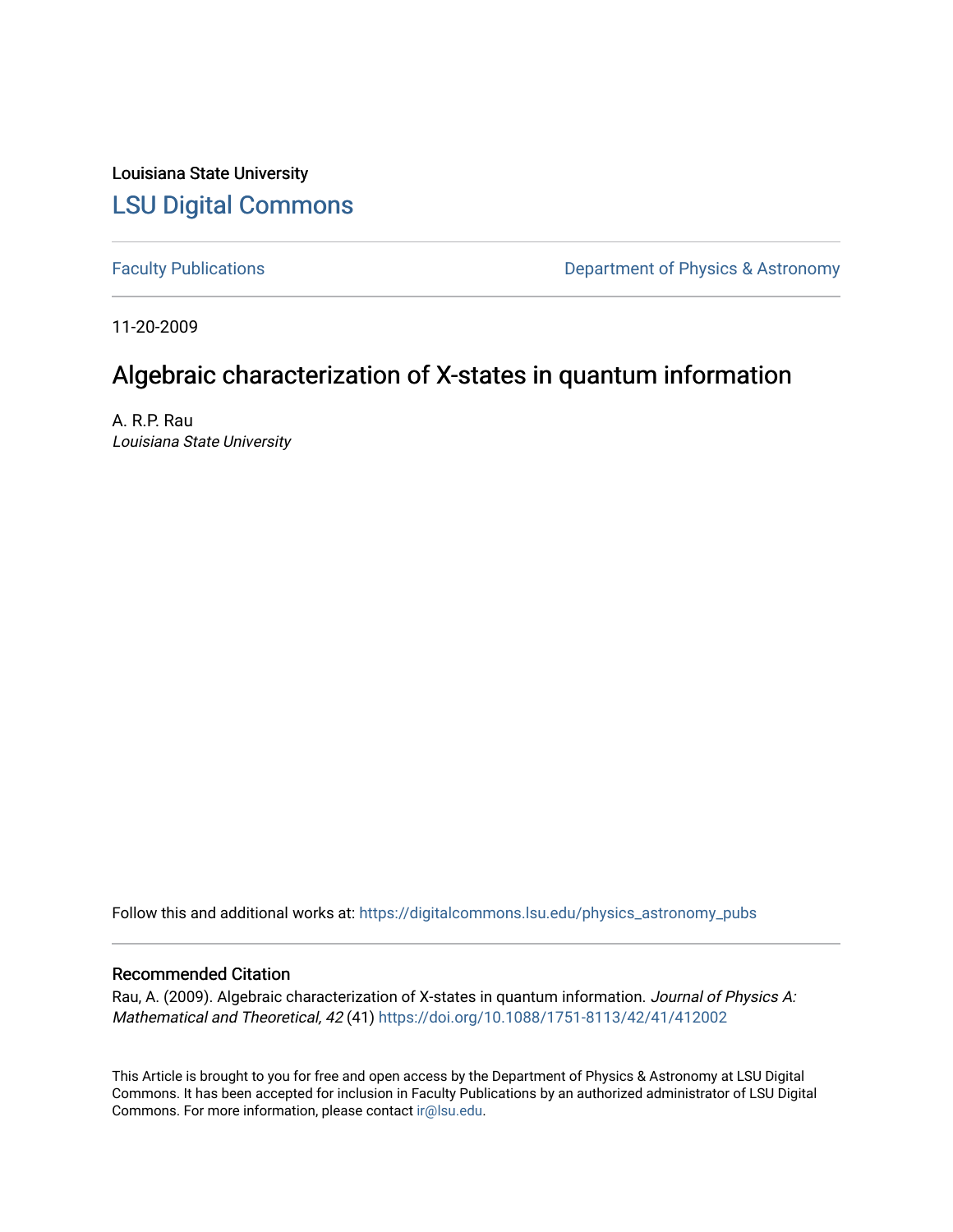### Algebraic characterization of X-states in quantum information

A. R. P. Rau<sup>∗</sup>

Department of Physics and Astronomy, Louisiana State University, Baton Rouge, Louisiana 70803-4001

A class of two-qubit states called X-states are increasingly being used to discuss entanglement and other quantum correlations in the field of quantum information. Maximally entangled Bell states and "Werner" states are subsets of them. Apart from being so named because their density matrix looks like the letter X, there is not as yet any characterization of them. The  $su(2) \times su(2) \times u(1)$ subalgebra of the full  $su(4)$  algebra of two qubits is pointed out as the underlying invariance of this class of states. X-states are a seven-parameter family associated with this subalgebra of seven operators. This recognition provides a route to preparing such states and also a convenient algebraic procedure for analytically calculating their properties. At the same time, it points to other groups of seven-parameter states that, while not at first sight appearing similar, are also invariant under the same subalgebra. And it opens the way to analyzing invariant states of other subalgebras in bipartite systems.

PACS numbers: 03.67.-a, 02.20.Sv, 03.67.Bg, 03.67.Mn, 03.65.Ud

#### I. INTRODUCTION

Increasingly in the field of quantum information, aspects of entanglement [\[1\]](#page-3-0), and of other quantum correlations such as, for instance, "quantum discord" [\[2](#page-4-0)], between two qubits have been described for a class of pure and mixed states that have come to be called " $X$ -states" [\[3\]](#page-4-1). Although their use goes back further [\[4](#page-4-2)], they were so named in [\[3\]](#page-4-1) because of the visual appearance of the density matrix, that it looks like the letter in the alphabet:

<span id="page-1-0"></span>
$$
\rho = \begin{pmatrix} \rho_{11} & 0 & 0 & \rho_{14} \\ 0 & \rho_{22} & \rho_{23} & 0 \\ 0 & \rho_{32} & \rho_{33} & 0 \\ \rho_{41} & 0 & 0 & \rho_{44} \end{pmatrix} . \tag{1}
$$

Non-zero entries occur only along the diagonal and anti-diagonal. Many calculations of entanglement and other properties [\[4](#page-4-2), [5\]](#page-4-3), and their evolution under unitary or dissipative processes [\[6\]](#page-4-4), can be carried out analytically for such states which make them appealing objects for study. Many other states of interest, such as the maximally entangled Bell states [\[1](#page-3-0)] and "Werner" states [\[7\]](#page-4-5), are a sub-class of X-states, lending further importance to their study.

Yet, no firmer definition has been given of what makes a pure or mixed system an X-state. This Letter provides such a definition in terms of their invariance properties, that a particular symmetry group or algebra underlies them. Such an identification of an underlying symmetry helps to explain the analytical results while at the same time providing a well defined procedure for their preparation. Recognizing the symmetry also makes computations involving such states, such as unitary operations on them or evaluating concurrence or other measures of entanglement, straightforward and easily tractable. And, finally, the symmetry also opens the way for constructing other density matrices which may not visually appear as X but are nevertheless similar, states of a different rendering of the same algebraic symmetry. Since they differ in entanglement and separability considerations, they may prove useful for study.

#### II. THE SUBALGEBRA OF X-STATES

Positivity and other standard requirements of any density matrix make the X-states shown in Eq.  $(1)$  a sevenparameter family. The diagonal elements of the density matrix are real so that, along with the trace being fixed at 1, three real parameters describe those diagonal entries. Hermiticity to guarantee real eigenvalues reduces the offdiagonal entries to two complex (say  $\rho_{14}$  and  $\rho_{23}$ , with  $\rho_{41}$  and  $\rho_{32}$  their respective complex conjugates) or four real parameters for the total of seven real parameters.

The full two qubit system has the symmetry of the  $SU(4)$  group and its algebra  $su(4)$ . Fifteen operators, most conveniently rendered as fifteen linearly independent  $4 \times 4$  matrices or as Pauli spinors/matrices of the two spins, together with the unit matrix, provide a complete description of the general system. There are, however, several subalgebras of  $su(4)$ . A series of recent papers have provided a geometrical description of their states and operators [\[8,](#page-4-6) [9](#page-4-7), [10](#page-4-8), [11\]](#page-4-9). In particular, one subalgebra,  $su(2) \times su(2) \times u(1)$ , of seven operators or matrices occurs in many physical systems in quantum optics and quantum information [\[8](#page-4-6), [9\]](#page-4-7). This Letter presents them as the invariance set of the X-states.

Inspection of the explicit  $4 \times 4$  matrices in a standard basis for two spins,  $(| \uparrow \uparrow \rangle, | \uparrow \downarrow \rangle, | \downarrow \uparrow \rangle, | \downarrow \downarrow \rangle)$ , is instructive [\[8,](#page-4-6) [9,](#page-4-7) [12](#page-4-10), [13](#page-4-11)] and points immediately to sets of seven of them with the same structure of eight zeroes in the same positions as in Eq. [\(1\)](#page-1-0). That is, these are operators that do not mix the 1-4 and 2-3 subspaces of the density matrix. Combined with the observation that such a set of seven matrices closes under multiplication, it is immediate that they will carry  $X$ -states into each other, that they preserve the X structure. For this purpose, both the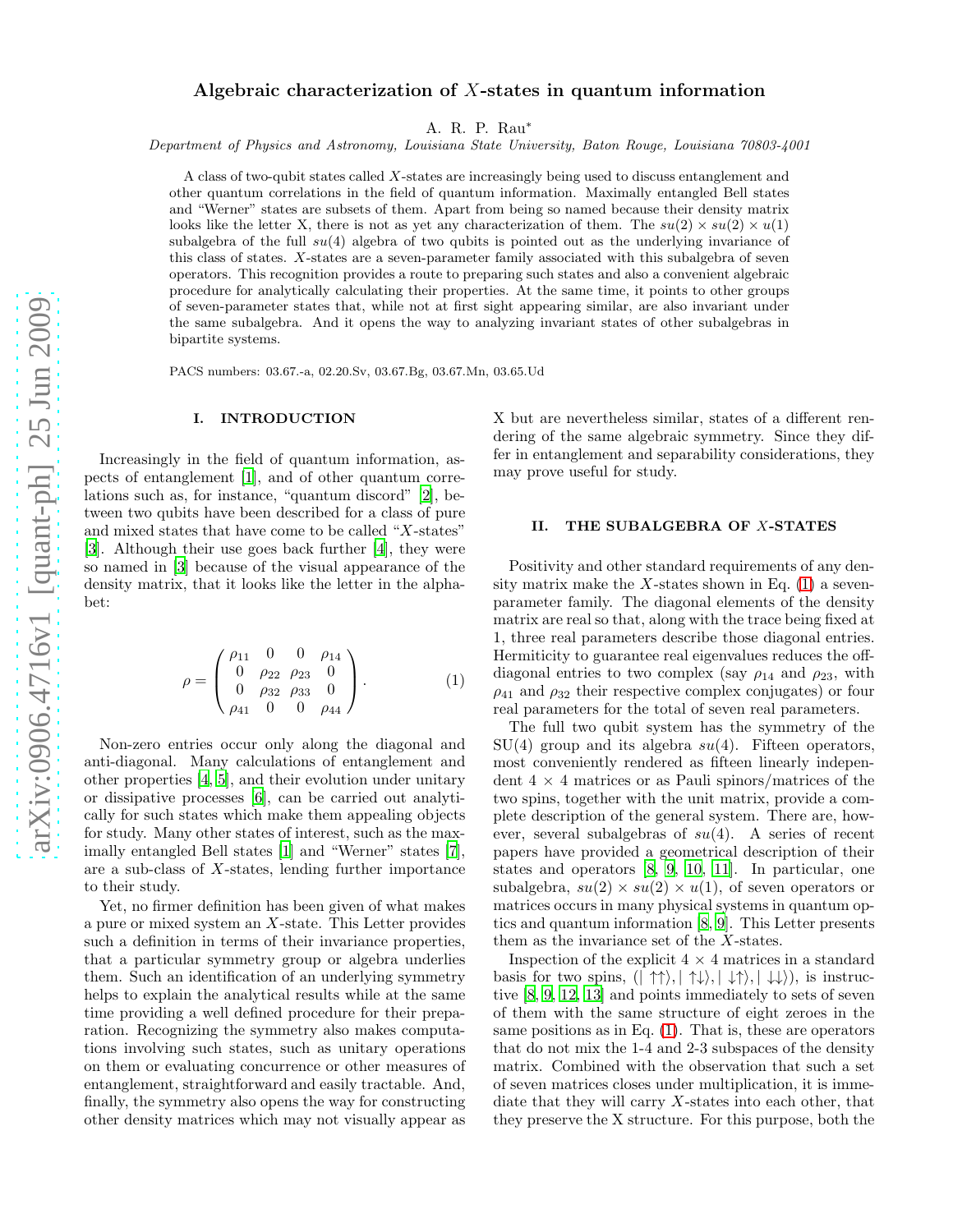Lie algebra aspect that the seven operators close under commutation and their Clifford algebraic structure that they close under multiplication are important. Indeed, explicit rendering of the fifteen operators in terms of two Pauli spinors called  $\vec{\sigma}$  and  $\vec{\tau}$ , together with the familiar multiplication rule  $\sigma_i \sigma_j = \delta_{ij} + i \epsilon_{ijk} \sigma_k, i, j, k = 1 - 3$ , where  $\epsilon_{ijk}$  is the completely antisymmetric symbol and repeated indices are summed, is very useful for operations with them.

There are many such sets of seven operators/matrices constituting the  $su(2) \times su(2) \times u(1)$  subalgebra [\[8,](#page-4-6) [9](#page-4-7), 11. In each of them, one operator, the  $u(1)$  element, commutes with all six of the others which themselves can be further subdivided as shown in [\[8](#page-4-6)] into two sets of "pseudospins", two sets of three which obey commutation relations of angular momentum within each set while all three of one set commute with all three of the other. Any one of the fifteen operators can serve as the commuting element because, as shown in a table in [\[9\]](#page-4-7), each row has six zeroes so that each identifies such a  $su(2) \times su(2) \times$  $u(1)$  set. There are, therefore, fifteen non-equivalent such subalgebras.

We will designate such a set by  $\{X_i\}, i = 1, 2, \ldots, 7$ , with  $X_1$  the commuting element. One such is  $(X_1 =$  $\sigma_z \tau_z$ ,  $X_2 = \sigma_y \tau_x$ ,  $X_3 = \tau_z$ ,  $X_4 = -\sigma_y \tau_y$ ,  $X_5 = \sigma_x \tau_y$ ,  $X_6 =$  $\sigma_z$ ,  $X_7 = \sigma_x \tau_x$ ). This is the same set that occurs in the CNOT quantum logic gate constructed out of two Josephson junctions and was extensively studied in that context [\[8](#page-4-6)]. It was also pointed out that it occurs in nuclear magnetic resonance when each spin is in an external magnetic field in the z-direction while being coupled to each other through scalar coupling  $\vec{\sigma} \cdot \vec{\tau}$  and "crosscoherences"  $\sigma_x \tau_y$  and  $\sigma_y \tau_x$ . But a different choice for the commuting element  $X_1$  gives another such subalgebra, and we will return to this in section IV. Each  $X_i$  is traceless, Hermitian, and unitary, and its square is unity so that the eigenvalues are  $(\pm 1, \pm 1)$ .

With any such set,  $\{X_i\}$ , the density matrix that remains invariant under their operations can be rendered as a linear superposition of them,

<span id="page-2-0"></span>
$$
\rho = (I + \Sigma_i g_i X_i) / 4,\tag{2}
$$

in analogy to that for a single spin,  $(I + \Sigma_i g_i \sigma_i)/2$ . The seven real coefficients  $g_i$  in Eq. [\(2\)](#page-2-0) parametrize X-states and are equivalent to the seven parameters in the density matrix in Eq.  $(1)$ :

$$
g_1 = (\rho_{11} + \rho_{44}) - (\rho_{22} + \rho_{33}),
$$
  
\n
$$
g_2 = 2i(\rho_{14} - \rho_{41} + \rho_{32} - \rho_{23}),
$$
  
\n
$$
g_3 = (\rho_{11} - \rho_{44}) - (\rho_{22} - \rho_{33}),
$$
  
\n
$$
g_4 = 2(\rho_{14} + \rho_{41} - \rho_{32} - \rho_{23}),
$$
  
\n
$$
g_5 = 2i(\rho_{14} - \rho_{41} - \rho_{32} + \rho_{23}),
$$
  
\n
$$
g_6 = (\rho_{11} - \rho_{44}) + (\rho_{22} - \rho_{33}),
$$
  
\n
$$
g_7 = 2(\rho_{14} + \rho_{41} + \rho_{32} + \rho_{23}).
$$
\n(3)



FIG. 1: The multiplication diagram for the seven operators that underlie X-states. Resembling the Fano Plane and the multiplication diagram for octonions, each operator stands on three lines, and each line, including the inscribed circle, has on it three operators. On the interior verticals, the product of any two operators gives the third, these objects commuting. On the remaining four lines, the operators anticommute, and the product of any two gives the third with a multiplicative  $\pm i$ , the plus (minus) depending on the direction of (along/against) the arrow [\[11](#page-4-9)].

The algebra of the seven  $\{X_i\}$  is most conveniently captured by Fig. 1 as has recently been pointed out [\[11\]](#page-4-9). This figure occurs in projective geometry as the "Fano Plane" [\[14\]](#page-4-12) and also is used to represent the multiplication table for octonions [\[15](#page-4-13)]. Arranging the seven operators at the vertices, mid-points of sides and in-center of an equilateral triangle, the seven lines shown (including the inscribed circle) each carry three points, providing the multiplication rule for those  $\{X_i\}$ . The notation of arrows is also borrowed from octonions except that unlike them which have all seven lines arrowed, the three internal verticals are not in Fig. 1. On those lines, all three operators mutually commute, so that the product of two gives the third regardless of order. On the four arrowed lines, the operators mutually anticommute so that the product of two gives  $(\pm i)$  times the third, with plus (minus) signs along (against) the sense of the arrow. For this purpose, each line is regarded as a closed loop with a continuously circulating arrow. The central element commutes with all six of the others. For each of those, there is one "conjugate" element with which it commutes and four with which it anticommutes. All of this can be read off by merely glancing at Fig. 1 and will provide simple rules for their manipulation in the next section.

#### III. MANIPULATING DENSITY MATRICES WITH THE ELEMENTS OF THE SUBALGEBRA

The Clifford algebra structure and its diagrammatic rendering in Fig. 1 makes operations on the density matrix of X-states very simple. Thus,  $X_1 \rho X_1^{\dagger}$  leaves  $\rho$  in Eq. [\(2\)](#page-2-0) unchanged. For any of the other six cases,  $X_i \rho X_i^{\dagger}$ , three coefficients in Eq. [\(2\)](#page-2-0) remain unchanged (those belonging to that  $i$ , its conjugate, and 1) while the other four are switched to their negative. As an example of another common operation which occurs, for instance,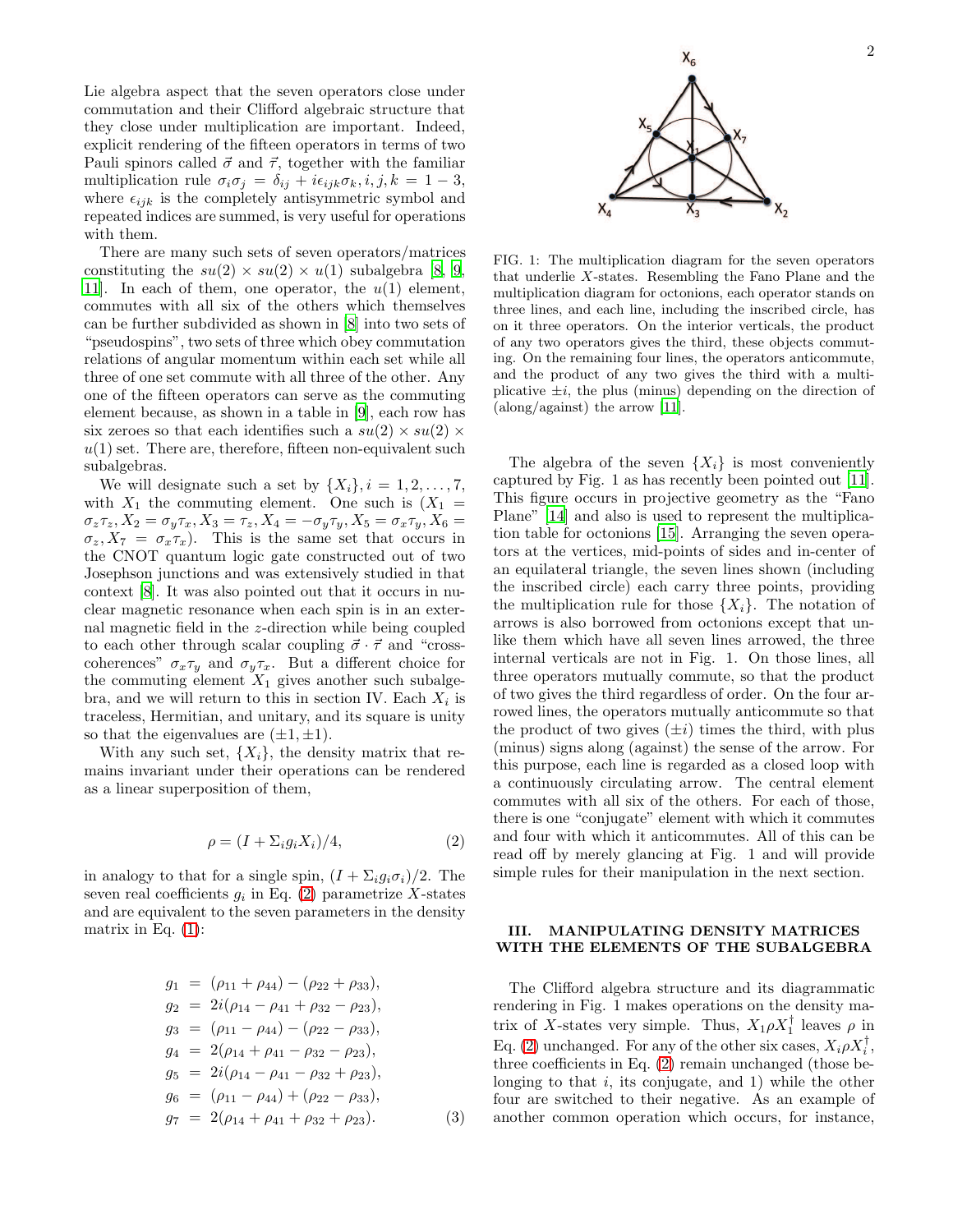in the evaluation of "concurrence" [\[16\]](#page-4-14) or "quantum dis-cord" [\[2\]](#page-4-0),  $\tilde{\rho} = \sigma_y \tau_y \rho^* \sigma_y \tau_y$  can also be written down from Eq. [\(2\)](#page-2-0) without any calculation. This involves  $X_4$ . In Fig. 1, this element is connected to  $i = 2, 3, 5, 6$  by arrows so that those coefficients  $g_i$  have their signs changed by this operation. But the additional complex conjugation involved changes signs again for  $i = 2, 5$  whose  $X_i$  in Eq. [\(2\)](#page-2-0) is pure imaginary. As a result,  $\tilde{\rho}$  differs from  $\rho$  in Eq. [\(2\)](#page-2-0) by just flipping the sign of  $i = 3, 6$ . In like manner, all such operations become almost automated. And, in evaluating the concurrence through the eigenvalues of  $\rho \tilde{\rho}$ , with the products of  $\{X_i\}$  staying within the algebra and again easily written down with reference to Fig. 1, this construct is again a linear combination of the form of Eq. [\(2\)](#page-2-0). The square roots of the four eigenvalues turn out to be

<span id="page-3-1"></span>
$$
\frac{1}{2}[\sqrt{(1+g_1)^2 - (g_3+g_6)^2} \pm \sqrt{((g_2+g_5)^2 + (g_4+g_7)^2]}
$$
  

$$
\frac{1}{2}[\sqrt{(1-g_1)^2 - (g_3-g_6)^2} \pm \sqrt{((g_2-g_5)^2 + (g_4-g_7)^2]}(4)
$$

Note the appearance of the combinations of conjugate pairs 2-5, 3-6 and 4-7 of Fig. 1 (and, of course, 1 with the unit element). Arranging the quantities in Eq. [\(4\)](#page-3-1) in decreasing order and subtracting the sum of the last three from the highest provides the concurrence for any X-state.

A prescription for creating  $X$ -states from a general density matrix can also be easily provided. Each of the fifteen operators of  $su(4)$  commutes with six and anticommutes with eight of the others  $[8, 9]$  $[8, 9]$  $[8, 9]$ . Thus,  $X_1$  which commutes with the six in the  $su(2) \times su(2) \times u(1)$  set necessarily anticommutes with all the eight left out of this set. As a result, in a general density matrix  $\rho$  of two qubits with all elements nonzero, action by this element,  $X_1 \rho X_1^{\dagger}$ , changes the signs of the entries in those eight positions which have zeroes in Eq. [\(1\)](#page-1-0), while leaving other coefficients unchanged. A a result, starting from any general  $\rho$ , adding to it  $X_1 \rho X_1^{\dagger}$  will generate an X-state. The action of  $X_1(=\sigma_z\tau_z)$  is, of course, the simultaneous unitary rotation through  $\pi$  of both spins.

In the dynamics of two qubits as well, such as in entanglement evolution, including in dissipative processes, the X-structure of the states is preserved when the Kraus or other operators involved are expressible in terms of the set  $\{X_i\}.$ 

#### IV. OTHER CLASSES OF "X-STATES"

The identification above of the "standard" (as commonly used) X-states with the element  $X_1 = \sigma_z \tau_z$  im-

mediately points to several other groups of states having the same characteristic of an invariant algebra of  $su(2) \times su(2) \times u(1)$  but with different choices for  $X_1$ . One, for instance, is to choose for this element  $\sigma_z$ . The other six members are  $(\vec{\tau}, \sigma_z \vec{\tau})$ . All these matrices and the resulting density matrix that is invariant in form under their operations are now block diagonal 4×4 matrices, with all eight elements in the two off-diagonal blocks zero. While not looking like the X in Eq. [\(1\)](#page-1-0), they now stand for a decoupling of the 1-2 and 3-4 subspaces, different from that in Eq. [\(1\)](#page-1-0). In terms of the basis states, they can now be very different in separability and entanglement properties, grouping  $(| \uparrow \uparrow \rangle, | \uparrow \downarrow \rangle)$  and  $(| \downarrow \uparrow \rangle, | \downarrow \downarrow \rangle)$ together instead of  $(| \uparrow \uparrow \rangle, | \downarrow \downarrow \rangle)$  and  $(| \uparrow \downarrow \rangle, | \downarrow \uparrow \rangle)$ . Nevertheless, algebraically they are also invariant sets of an  $su(2) \times su(2) \times u(1)$  algebra.

Even more interestingly, an  $X$ -state need not have any zeroes in its density matrix! Thus, the choice,  $(X_1 =$  $\sigma_x \tau_x$ ,  $X_2 = \sigma_z \tau_y$ ,  $X_3 = \tau_x$ ,  $X_4 = -\sigma_z \tau_z$ ,  $X_5 = \sigma_y \tau_z$ ,  $X_6 =$  $\sigma_x, X_7 = \sigma_y \tau_y$ , built on commuting element  $X_1 = \sigma_x \tau_x$ is equally valid as an  $X$ -state with the same invariance algebra, although its density matrix has no zero entries:

$$
\rho = \frac{1}{4}I + \frac{1}{4} \begin{pmatrix} -g_4 + g_6 & g_3 - ig_2 & -ig_5 & g_1 - g_7 \\ g_3 + ig_2 & g_4 + g_6 & g_1 + g_7 & ig_5 \\ ig_5 & g_1 + g_7 & g_4 - g_6 & g_3 + ig_2 \\ g_1 - g_7 & -ig_5 & g_3 - ig_2 & -g_4 - g_6 \end{pmatrix} . \tag{5}
$$

Its preparation, by adding to  $\rho$  a transformation under  $X_1(=\sigma_x\tau_x)$ , and its manipulation or calculation of concurrence and other properties, all proceed as in Section III. Indeed, as can be seen from the choice of the two sets of  $\{X_i\}$ , it differs from the "standard" set by a cyclic permutation of the indices  $(x, y, z)$  which means two  $\pi/2$ rotations of axes, first clockwise with respect to y and then counter-clockwise with respect to an intermediate z axis. Alternatively, this can be represented as the application of  $\pi$  pulses to the spins. Clearly, the physics is unchanged with mere change of bases.

Entanglement and other investigations of these other sets will be of interest. A natural extension for further investigation is to analyze similarly sets of invariant states of other subalgebras of  $su(4)$  such as  $su(3)$  and  $so(5)$ [\[10\]](#page-4-8). The recognition of invariant sets opens a new window into such studies, focusing on what is essential and what are simply changes in bases and representations.

<span id="page-3-0"></span>I thank Mr. Mazhar Ali, and Drs. Gernot Alber and Joseph Renes for discussions and for their hospitality at the Technical University, Darmstadt, during this work. This work was supported by the Alexander von Humboldt Foundation.

<sup>[\*]</sup> Email: arau@phys.lsu.edu [1] See, for instance, M. Nielsen and I. Chuang, Quan-